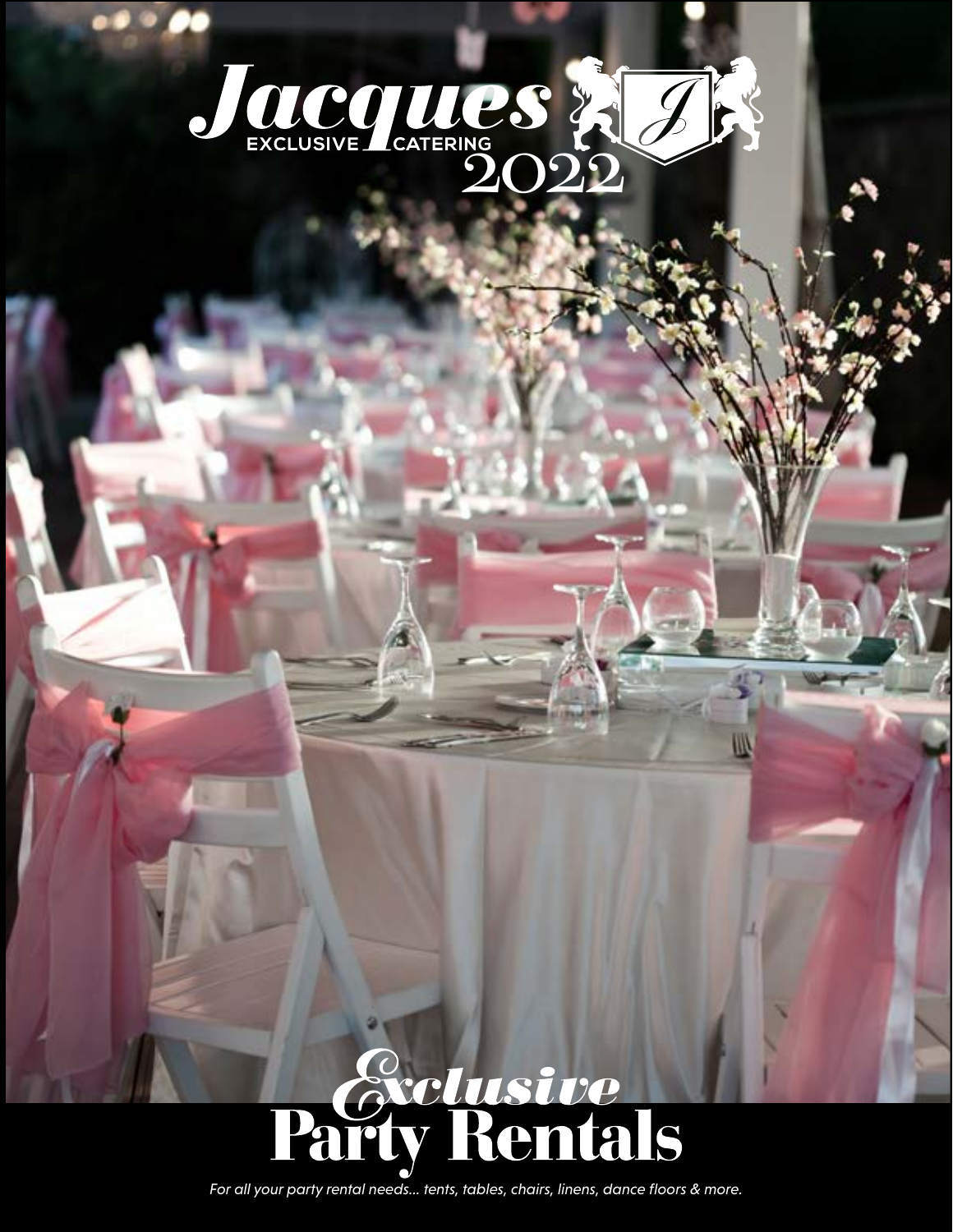

40' x 120' (480 ppl) \$4800





## $\textrm{T}$  ENTS CLEAR TOP FRAME TENTS

|                           |        | 30 x 30                    | \$1300 | <b>Stage Skirting</b> |
|---------------------------|--------|----------------------------|--------|-----------------------|
| <b>FRAME TENTS</b>        |        | $30 \times 45$             | \$2050 | <b>Standard heigh</b> |
|                           |        | $30 \times 60$             | \$2800 | also available        |
| $15' \times 15'$ (22 ppl) | \$450  | 30 x 75                    | \$3550 |                       |
| 15' x 30' (45 ppl)        | \$700  | 30 x 90                    | \$4300 | <b>POLE TENTS</b>     |
| 15' x 45' (67 ppl)        | \$950  | 40 x 45                    | \$2400 |                       |
| 15' x 60' (90 ppl)        | \$1200 | 40 x 60                    | \$3600 | 30' x 30' (90 ppl)    |
| 20' x 20' (40 ppl)        | \$500  | $40 \times 75$             | \$4800 | 30' x 45' (135 ppl)   |
| 20' x 30' (60 ppl)        | \$600  | 40 x 90                    | \$6000 | 30' x 60' (180 ppl    |
| 20' x 40' (80 ppl)        | \$700  |                            |        | 30' x 75' (225 ppl)   |
| 30' x 30' (90 ppl)        | \$750  |                            |        | 30' x 90' (270 ppl)   |
| 30' x 45' (135 ppl)       | \$1150 | <b>SAIL TENTS</b>          |        | 40' x 40' (140 ppl    |
| 30' x 60' (180 ppl)       | \$1450 | 32' x 30' (40 - 50 ppl)    | \$960  | 40' x 60' (240 ppl    |
| 30' x 75' (225 ppl)       | \$1800 | 32' x 50' (60 - 80 ppl)    | \$1500 | 40' x 80' (320 ppl)   |
| 30' x 90' (270 ppl)       | \$2150 | 32' x 60' (90 - 120 ppl)   | \$1800 | 40' x 100' (400 p)    |
| 40' x 40' (160 ppl)       | \$1600 | 44' x 43' (75 - 90 ppl)    | \$1900 | 40' x 120'(480 pp     |
| 40' x 60' (240 ppl)       | \$2400 | 44' x 63' 110 - 150 ppl)   | \$2800 | * Number of peop      |
| 40' x 80' (320 ppl)       | \$3200 | 44 x 83' (160 - 200 ppl)   | \$3650 | account for DJ's, B   |
| 40' x 100' (400 ppl)      | \$4000 | 44' x 103' (200 - 250 ppl) | \$4500 | * Tent rental costs   |

#### **EVENT EQUIPMENT**

| 20" Electric Fan - Clamp On | \$40.00  |
|-----------------------------|----------|
| <b>Floor Fan</b>            | \$50.00  |
| Heater 80,000 BTU Propane   | \$160.00 |
| 100lb Propane Tank Fuel     | \$100.00 |
| 4' Folding Bar              | \$125.00 |
| <b>Garment Rack</b>         | \$20.00  |

#### **LIGHTING**

#### **STAGING**

| $4' \times 4'$ Platform                                                | \$45.00    |
|------------------------------------------------------------------------|------------|
| 4' x 8' Platform                                                       | \$80.00    |
| <b>Steps</b>                                                           | \$150.00   |
| <b>Stage Skirting</b>                                                  | \$2.00/ft. |
| <b>Standard height is 14". Additional heights</b><br>واطعوانوريو وءاور |            |

#### **POLE TENTS**

| 30' x 30' (90 ppl)                           | \$725  |
|----------------------------------------------|--------|
| 30' x 45' (135 ppl)                          | \$1080 |
| 30' x 60' (180 ppl)                          | \$1450 |
| 30' x 75' (225 ppl)                          | \$1800 |
| 30' x 90' (270 ppl)                          | \$2150 |
| 40' x 40' (140 ppl)                          | \$1400 |
| 40' x 60' (240 ppl)                          | \$2100 |
| 40' x 80' (320 ppl)                          | \$2800 |
| 40' x 100' (400 ppl)                         | \$3500 |
| 40' x 120'(480 ppl)                          | \$4200 |
| * Number of people is a maximum and does not |        |

*account for DJ's, Bars, Dance Floor, Etc.*

*\* Tent rental costs do not include transportation, setup and removal fees. Charges vary based on location and tent size.*

Please check for any pipes, cables, electrical lines, septic or sprinkler systems by contacting the company that installed the sprinkler *and phoning "Call Before You Dig", a service offered by the utility companies to properly mark the area of installation of the tent. \*\*We install the tents in the agreed upon area and accept no liability for the underground utilities\*\**

> *to place your order please call toll free:* **[1.866.JACQUES](tel:+18665227837)** *(866-522-7837)* **[www.jacquescatering.com](http://www.jacquescatering.com)**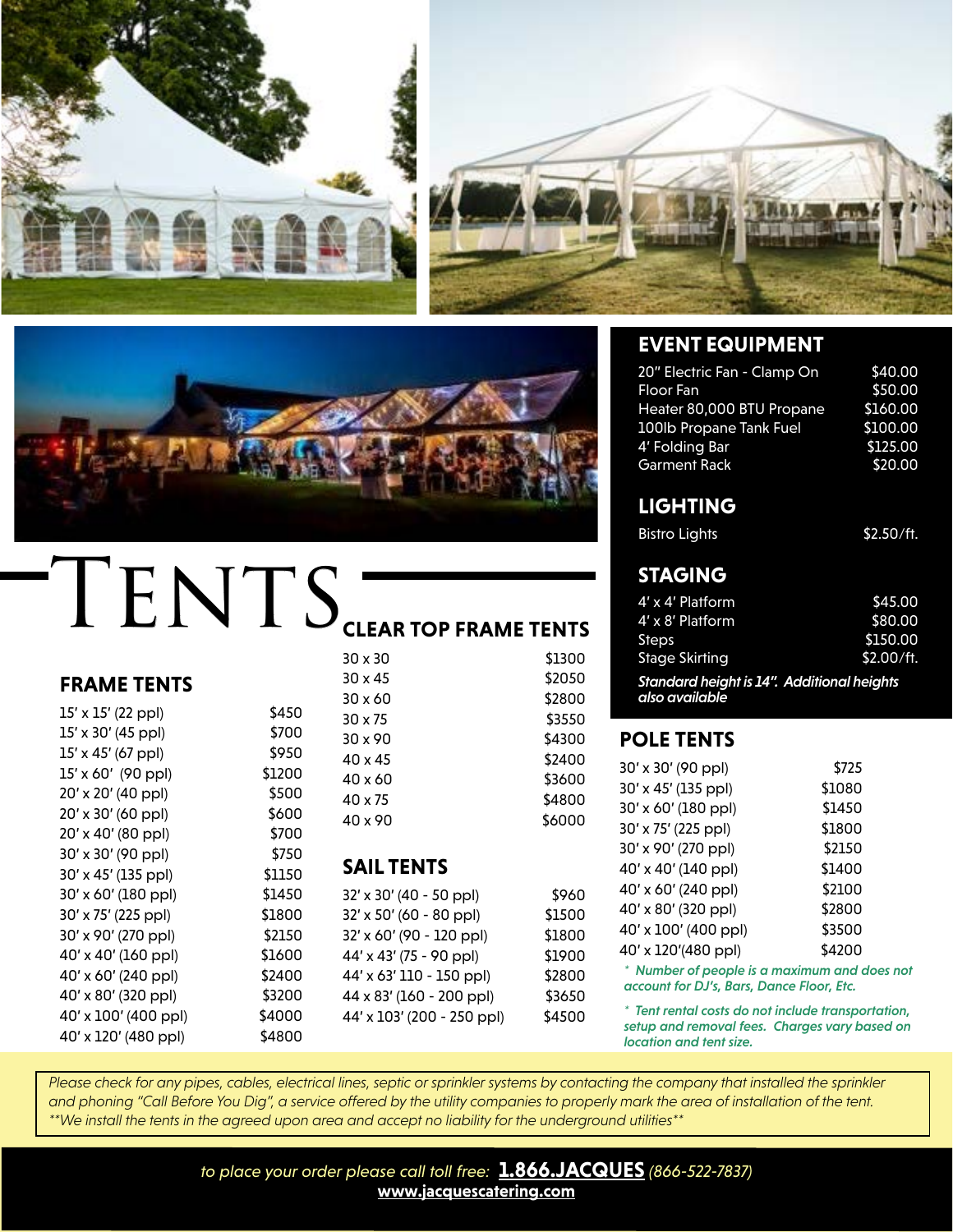

\$12.00 \$13.00



### EQUIPMENT-

#### **ROUND TABLES**

| 30" Cocktail, Seats 3-4      | \$11.00 |
|------------------------------|---------|
| 30" Tall Cocktail - 42" High | \$15.00 |
| 48" Seats 6-8                | \$14.00 |
| 60" Seats 8-10               | \$15.00 |
| 72" Seats 10-12              | \$16.00 |
|                              |         |

#### **BANQUET TABLES**

| $30'' \times 72''$ (6') |  |
|-------------------------|--|
| $30''$ x 96" (8')       |  |

#### **SETUP FEES**

| <b>Tables</b> | \$5.00/table |
|---------------|--------------|
| Chairs        | \$1.50/chair |



#### **CHAIRS**

White Folding Chair \$3.00 White Garden w/White Pad \$4.50 Gold Chavari w/Ivory Pad \$8.50 **DANCE FLOORS**

| 12' x 12' (50 ppl)  | \$600.00  |
|---------------------|-----------|
| 12' x 15' (70 ppl)  | \$700.00  |
| 16' x 15' (90 ppl)  | \$800.00  |
| 20' x 18' (120 ppl) | \$1150.00 |
| 24' x 24' (180 ppl) | \$1500.00 |
| 20' x 39' (240ppl)  | \$2300.00 |

*Can only be installed under our tents or indoors. Additional custom sizes available. Each section measures 4' x 3'.*

#### **LINENS**

*100% Polyester Linens. Additional prints & paterns also available*

| 72" x 120"               | \$12.00 |
|--------------------------|---------|
| (6' & 8' Banquet Tables) |         |
| $90''$ x 132"            | \$23.00 |
| $90''$ x $156''$         | \$25.00 |
| 90" Round                | \$12.00 |
| 108" Round               | \$16.00 |
| 120" Round               | \$18.00 |
| Napkins - 20" x 20"      | \$0.75  |
| Chair Covers (Ivory)     | \$8.00  |
|                          |         |

Rental & set-up fee applies to all orders. Minimum \$250.00 equipment order for items to be delivered locally.



#### **ACCESSORIES**

| 8' Pole Skirts                                                | \$20.00 each          |
|---------------------------------------------------------------|-----------------------|
| 9' Pole Skirts                                                | \$30.00 each          |
| Side Walls - Solid                                            | \$2.25/linear ft.     |
| Side Walls - Cathedral                                        | \$3.25/linear ft.     |
| Side Walls - Clear                                            | \$5.75/linear ft.     |
| <b>Frame Tent Liners</b>                                      | <b>Please Inquire</b> |
| Weights                                                       | \$30.00 each          |
| <b>Rain Gutters</b>                                           | \$1.50/linear ft.     |
| <b>Fire Saftey Package</b><br>(Exit Sign & Fire Extinguisher) | <b>Please Inquire</b> |
| <b>Asphalt &amp; Concrete</b><br><u>Pa</u> iching             | \$3.00/hole           |
| Pipe & Drape (10'x10')                                        | \$150/section         |
| <b>Large Convection Oven</b>                                  | \$450.00              |
| <b>Table Top Oven</b>                                         | \$90.00               |
|                                                               |                       |

*Exclusive Party Rentals of NJ can provide everything that you might need from a small intimate tent for 40 people to giant party tents that can*  seat hundreds. Dance floors, bars, tables, chairs, lighting, even portable air-conditioning, Exclusive Party Rentals of NJ has everything you will *need to make your next event spectacular.*

*Any of our catering consultants would be happy to customize a package for your specific needs.*

*to place your order please call toll free:* **[1.866.JACQUES](tel:+18665227837)** *(866-522-7837)* **[www.jacquescatering.com](http://www.jacquescatering.com)**